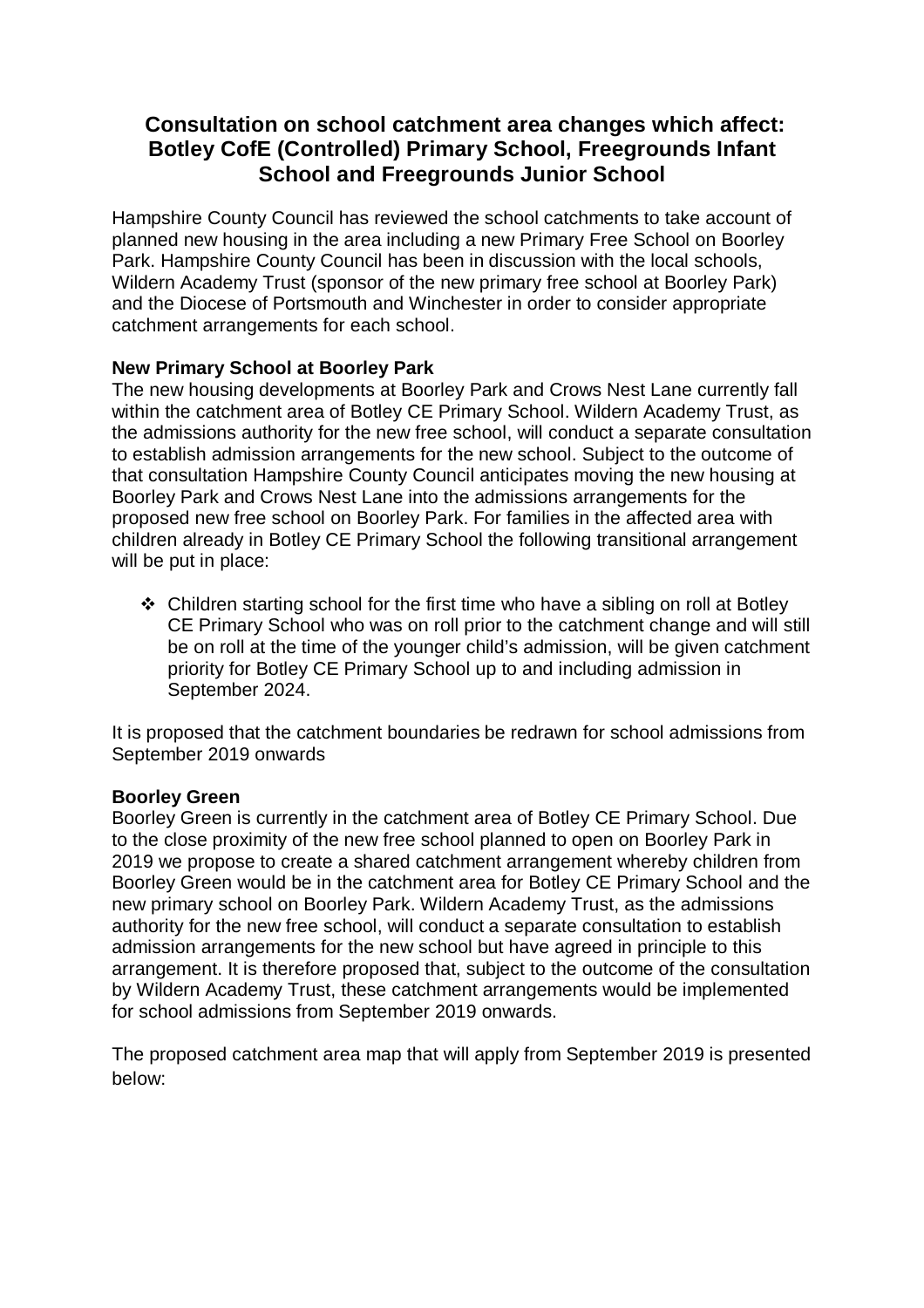

## **Land East of Sovereign Drive and Precosa Road**

The new housing development proposed on land East of Sovereign Drive and Precosa Road currently falls within the catchment area of Botley CE Primary School, however the new housing would be closer to Freegrounds Infant School and Freegrounds Junior School and therefore it would be more convenient for children from this development to access these schools.

Hampshire County Council consulted on the following two catchment change options: